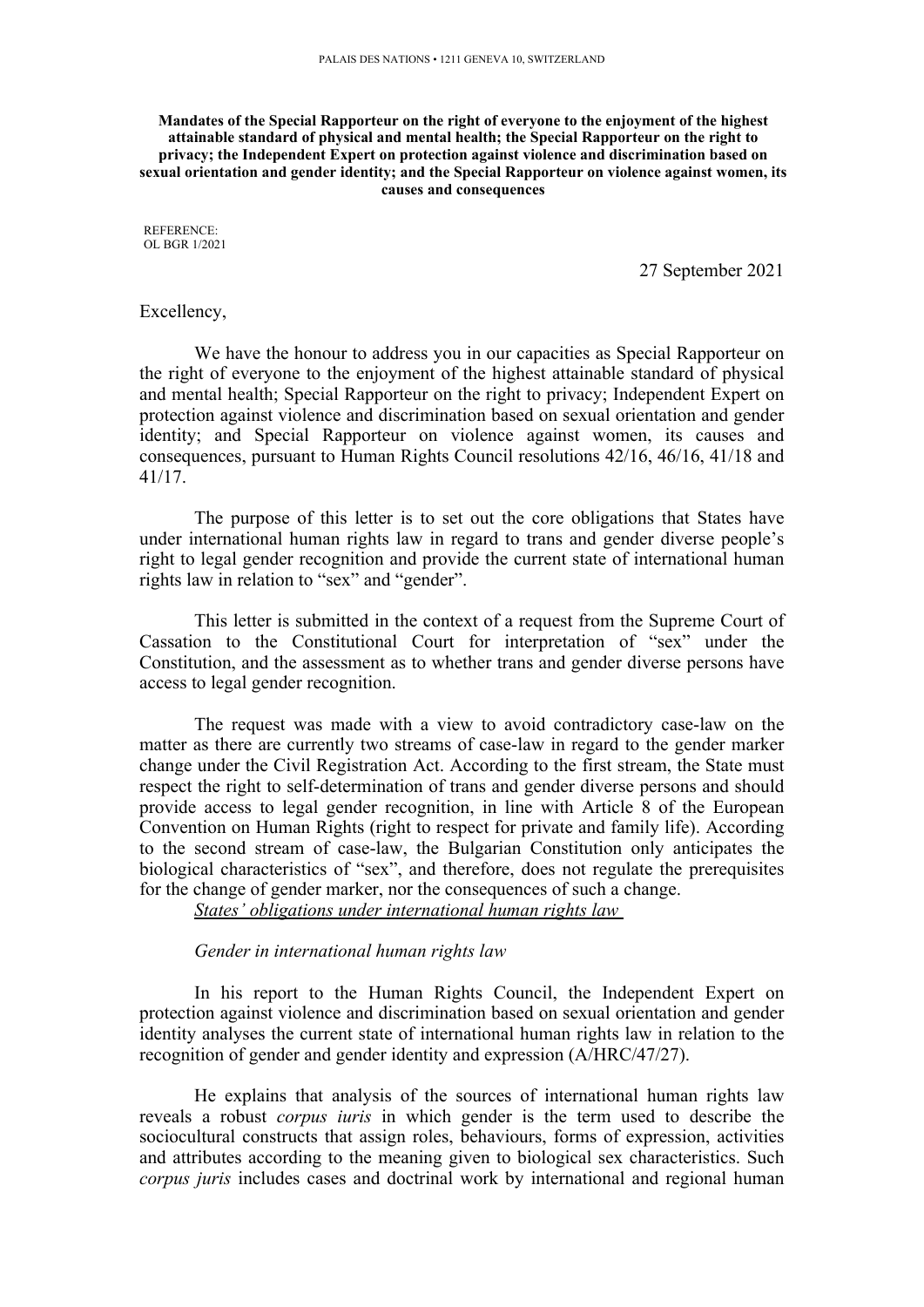rights bodies, including United Nations human rights mechanisms (Ibid., para. 17), the European Court of Human Rights (Ibid., para. 18), the European Court of Justice (Ibid., para. 19), the Inter-American Court of Human Rights (Ibid., para. 20), the Inter-American Commission on Huma Rights (Ibid., para.20), and the African Commission on Human and People'<sup>s</sup> Rights and the African Court on Human and Peoples' Rights (Ibid., para. 22)

Gender is used in international human rights law as concerning human persons who live in gendered societies, among preconceptions and power hierarchies that will create <sup>a</sup> context for the development of their personal identities and social interactions (Ibid, para. 14). Under this definition, gender and sex do not substitute each other, and gender identity and gender expression are inextricably linked to them (Ibid., para. 13). Also, nothing in the body of international law suggests that only trans or gender diverse persons have <sup>a</sup> gender identity. The evidence leads to the conclusion that all human beings live in gendered societies traversed by power hierarchies and preconception (Ibid., para.15).

In conclusion, he recognizes two fundamental duties of the State: (a) to prevent, prosecute and punish violence and discrimination on the basis of sexual orientation, gender identity and gender expression and, if relevant, provide reparation to the victims; and (b) to recognize every human being'<sup>s</sup> freedom to determine the confines of their existence, including their gender identity and expression (Ibid., para. para. 77).

## *Right to legal gender recognition*

International human rights acknowledge that everyone has the right to recognition as <sup>a</sup> person before the law, including persons of diverse gender identities. Such human treaties include article 6 of the Universal Declaration of Human Rights, article 16 of the International Covenant on Civil and Political Rights (ICCPR: ratified by Bulgaria on 21 September 1970), article 15 of the Convention on the Elimination of All Forms of Discrimination against Women (CEDAW: ratified by Bulgaria on 8 February 1982), article 12 of the Convention on the Rights of Persons with Disabilities (ratified by Bulgaria on 22 March 2012), and article 8 of the Convention on the Rights to Child (CRC: ratified by Bulgaria on 3 June 1991). This right also encompasses the State obligation to protect, respec<sup>t</sup> and fulfil the human rights of all persons regardless of their gender identity, including those who have non-binary gender identities.

The Independent Expert on protection against violence and discrimination based on sexual orientation and gender identity expressed concerns that trans and gender-diverse persons whose identity is not adequately recognized suffer denial of the right to health; discrimination, exclusion and bullying in education contexts; discrimination in employment, housing and access to social security; violations of the rights of the child; and arbitrary restrictions on the rights to freedom of expression, peaceful assembly and association, the right to freedom of movement and residence, and the right to leave any country including one '<sup>s</sup> own (A/73/152, para. 23). Likewise, the Independent Expert has noted that trans persons are particularly vulnerable to human rights violations, including violence, when their name and sex details in official documents do not match their gender identity or expression; and that may make them more vulnerable when trying to access emergency care or services in emergencies, such as natural disasters or humanitarian crises (A/HRC/38/43, para.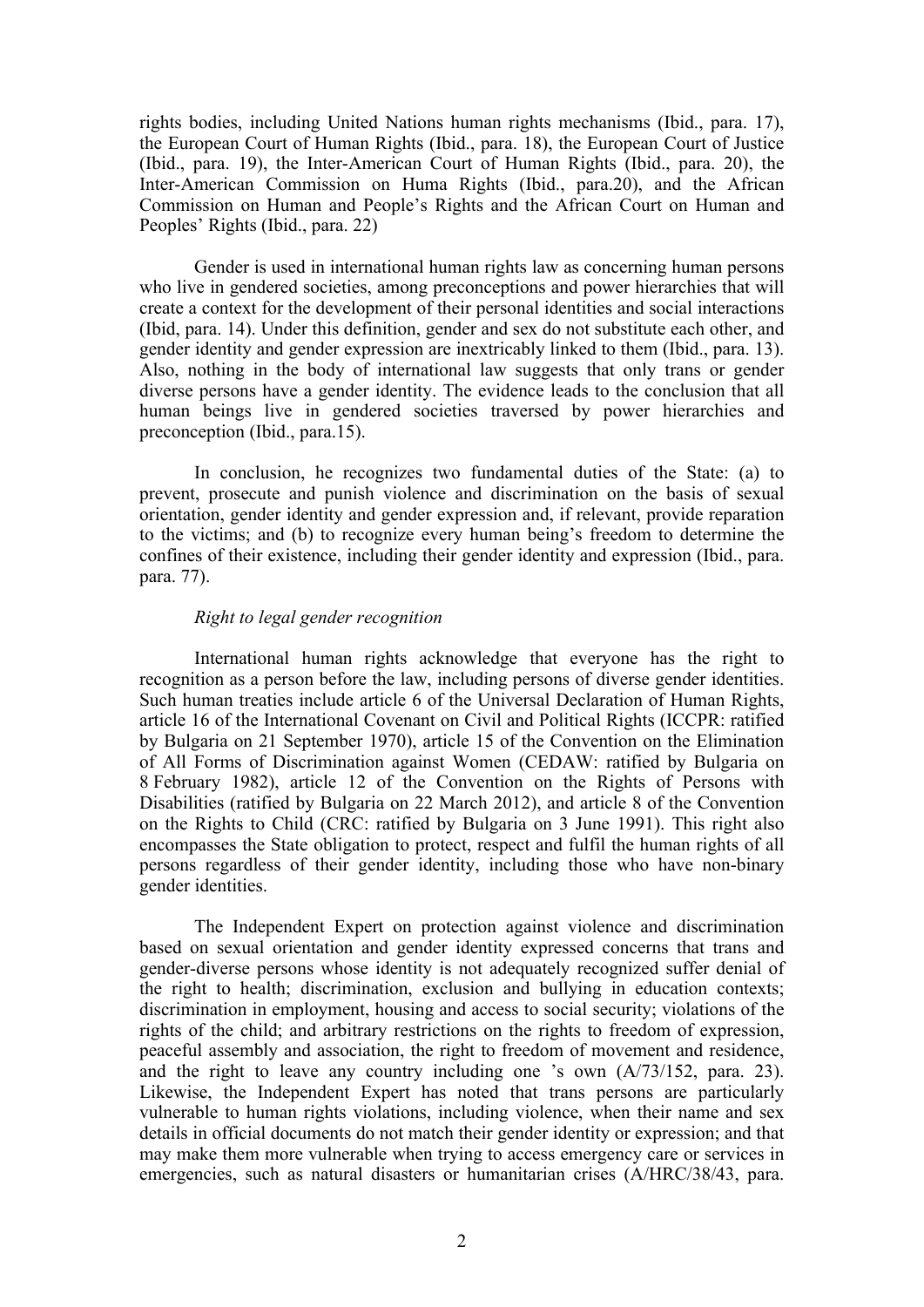43). In addition, he noted that equal recognition before the law is <sup>a</sup> basic element in <sup>a</sup> well-functioning framework for protection from arbitrary arrest and detention, torture and ill-treatment, as it is well established that in all situations of deprivation of liberty, the proper identification of the individual is the first guarantee of State accountability (A/73/152, para. 24).

Similarly, the United Nations High Commissioner for Human Rights has drawn attention to the fact that transgender persons face multiple challenges due to the lack of legal recognition of their preferred gender (including <sup>a</sup> change in recorded sex and first name on State-issued identity documents). Such challenges include employment and housing, applying for bank credit or State benefits, or when travelling abroad (A/HRC/29/23, para 69).

In her repor<sup>t</sup> on Bulgaria, the Special Rapporteur on violence against women reminded of directive 2012/29/EU, establishing minimum standards on the rights, suppor<sup>t</sup> and protection of victims of crime that all EU member States, including Bulgaria, were obliged to transpose into domestic legislation. The directive defines gender-based violence as "violence that is directed against <sup>a</sup> person because of that person'<sup>s</sup> gender, gender identity or gender expression", and provides that victims must be treated without discrimination of any kind on any ground such as gender, gender expression, gender identity and sexual orientation. In her recommendations, the Special Rapporteur urged Bulgaria to expand the scope of the Protection against Discrimination Act to explicitly include gender identity as <sup>a</sup> ground of discrimination (A/HRC/44/52/Add.1, paras. 11 and 65.m).

# *Gender identity; legal recognition and the right to privacy*

We would like to draw your attention to the right to privacy, which is enshrined in article 12 of the Universal Declaration of Human Rights and article 17 of the International Covenant on Civil and Political Rights, which state that no one should be subjected to "arbitrary or unlawful interference with his privacy, family, home or correspondence", which Bulgaria ratified in 1970.

The Special Rapporteur on the right to privacy has outlined detailed recommendations on gender identity and legal recognition including for children (A/HRC/46/37). In his gender repor<sup>t</sup> to the Human Rights Council, (A/HRC/43/52, paras. 35 and 36) he stated States should:

- (a) Facilitate formal recognition of identity, regardless of an individual'<sup>s</sup> gender, by ensuring that:
	- (i) Requirements for information on sex or gender are relevant, reasonable and necessary, as required by law for <sup>a</sup> legitimate purpose in the circumstances in which it is sought, and that they respec<sup>t</sup> everyone'<sup>s</sup> right to self-determine their name and gender;
	- (ii) Changes to the name or gender marker are not disclosed without the prior, free and informed consent of the person concerned, unless ordered by <sup>a</sup> court;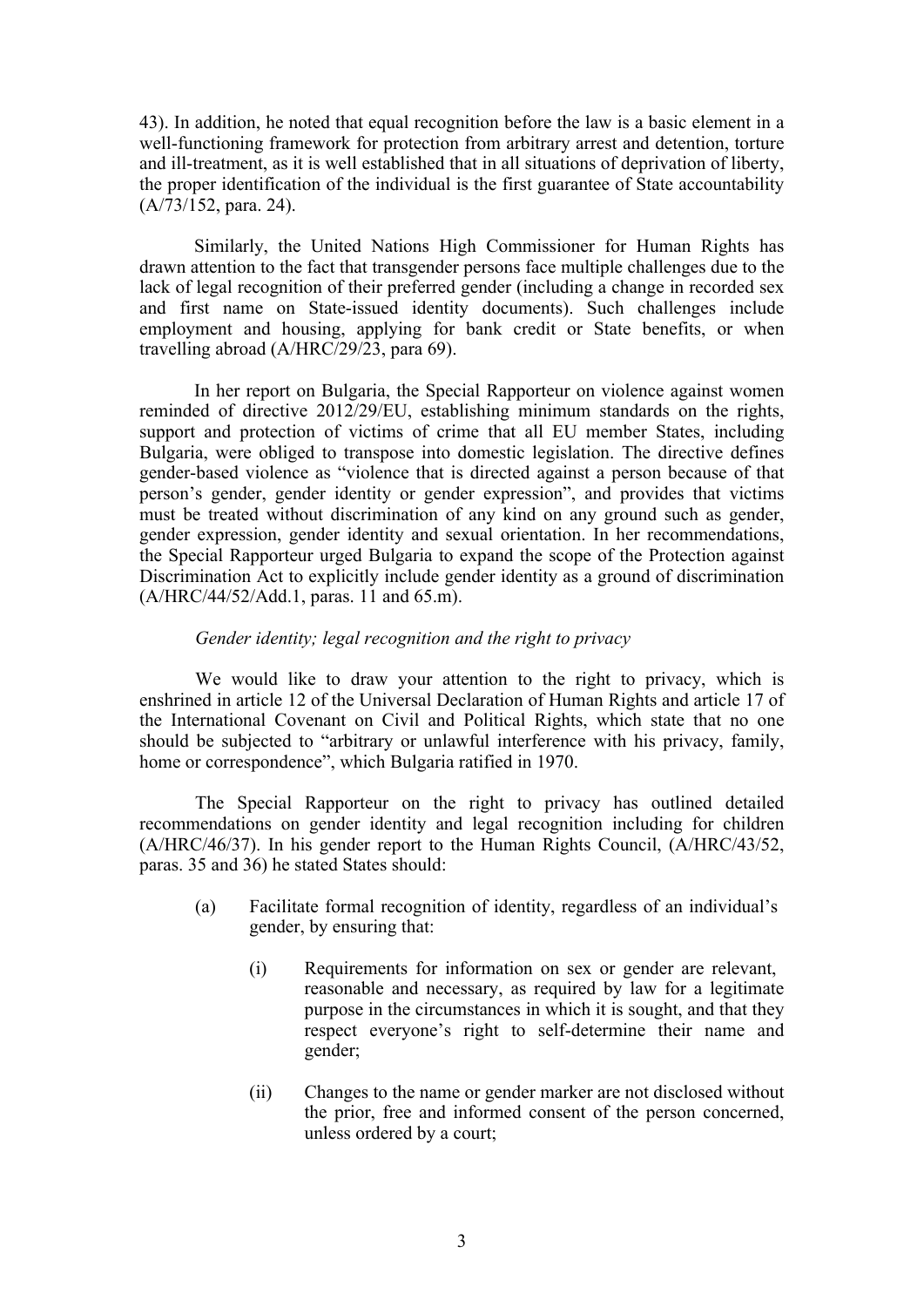- (b) Protect the data of individuals who have changed their sex and/or gender on official records by:
	- (i) Protecting their history of changes of sex and/or gender or name from interference;
	- (ii) Ensuring that such data are recorded and accessed only when the history is relevant to decision-making;
	- (iii) Requiring robust security controls;
	- (iv) De-identifying or destroying such information when no longer required.

The Special Rapporteur on the right to privacy has emphasised the importance of gender recognition to the development of the individual. He has also noted (see A/HRC/40/63, Annex 2 footnote 54) that the European Court of Human Rights has found States in violation of Article 8 of the European Convention on Human Rights for lacking legal gender recognition procedures that avoid violating the right to privacy of transgender people (L. <sup>v</sup> Lithuania; A.P. (2008), Garcon and Nicot <sup>v</sup> France (2017)).

Most recently, the Court reaffirmed its jurisprudence in <sup>a</sup> case against Romania (X et Y c. Roumanie (2021)) in which it found <sup>a</sup> violation of Article 8 of the European Convention on Human Rights due to the lack of <sup>a</sup> clear and predictable procedure for the legal recognition of gender identity allowing for the change of sex, and thus of name or personal numerical code, in official documents in <sup>a</sup> quick, transparent and accessible manner.

## *Depathologization of the gender recognition systems*

Imposing lengthy and costly proceedings and abusive requirements as <sup>a</sup> precondition of recognition of gender identity is in violation of these international human rights standards. To this respect, the Independent Expert on protection against violence and discrimination based on sexual orientation and gender identity expressed concern that some States impose lengthy, costly and abusive requirements as <sup>a</sup> precondition of recognition of gender identity, such as undergoing medical diagnosis, psychological appraisals or other medical procedures, as well as <sup>a</sup> third-party consent for adults (A/73/152, paras. 28-32). In light of this, he urged States to adopt all measures conducive to eradicating the conception of gender diversity as <sup>a</sup> pathology from all aspects of everyday life (Ibid., para. 77 (a)). He further urged that States set up simple gender recognition systems which should (i) be based on self-determination by the applicant, (ii) be <sup>a</sup> simple administrative process, (iii) be confidential, (iv) be based solely on the free and informed consent of the applicant without requirements such as medical and/or psychological or other certifications that could be unreasonable or pathologizing, (v) acknowledge and recognize non-binary identities, such as gender identities that are neither "man" nor "woman" and offer <sup>a</sup> multiplicity of gender marker options, and (vi) be accessible and, to the extent possible, cost-free (Ibid., paras. 81 (d)). It is relevant to note in this context, that transgender health issues are no longer classified as mental and behavioural disorders in the World Health Organization's global manual of diagnoses (ICD-11).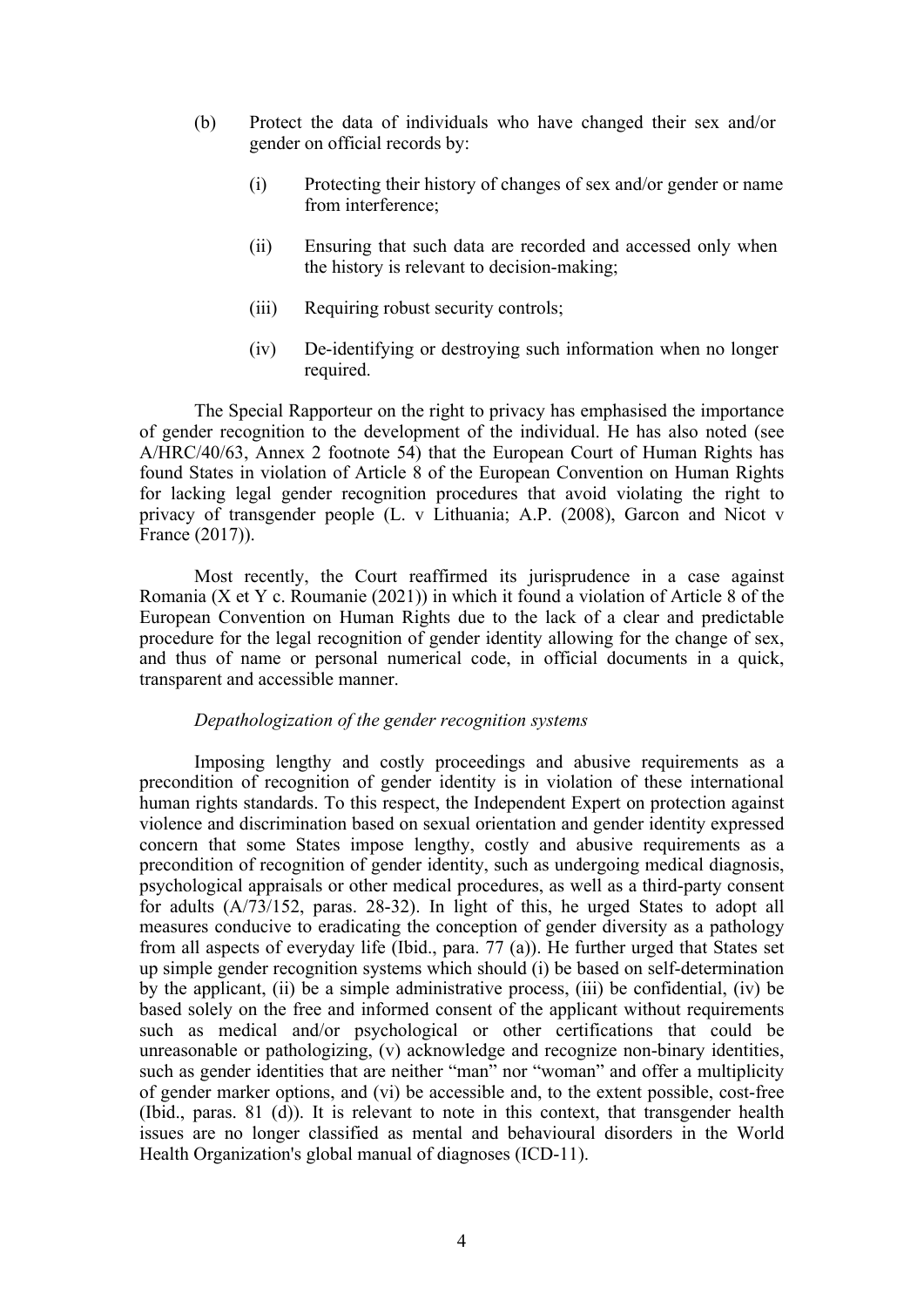The United Nations High Commissioner for Human Rights also showed concern regarding State regulations that allow changes in gender under abusive requirements (A/HRC/29/23, para. 70). Therefore, he recommended that States issue legal identity documents, upon request, that reflect preferred gender and eliminate abusive preconditions (Ibid., para. 79 (i)). Also, the Office of the United Nations High Commissioner for Human Rights recommended that the process of recognition acknowledge and recognize non-binary identities, such as gender identities that are neither "man" nor "woman" (OHCHR, "Living Free and Equal", 2016, pages 97-98).

It then follows that States have an obligation to provide for <sup>a</sup> simple administrative gender recognition system that is based on self-determination by the applicant. In recognition of this conclusion, the Yogyakarta Principles on the Application of International Human Rights Law in relation to Sexual Orientation and Gender Identity ("the Yogyakarta Principles") reaffirm that everyone has the right to recognition, and no one shall be forced to undergo medical procedures as <sup>a</sup> requirement for legal recognition of their gender identity (Principle 3). In light of this, States shall take all necessary legislative, administrative and other measures to fully respec<sup>t</sup> and legally recognize each person'<sup>s</sup> self-defined gender identity, and ensure that such procedures are efficient, fair and non-discriminatory (Principle 3 (B) and (D)).

We wish to draw attention to the Concluding Observations of 15 November 2018 of the Human Rights Committee, in which the Committee was concerned at the obstacles to changing legal recognition of gender, including reports that courts condition such changes on undergoing hormonal therapy (CCPR/C/BGR/CO/4, para. 11). In light of this, the Committee recommended that Bulgaria establish <sup>a</sup> simple and accessible administrative procedure for change of civil status with respec<sup>t</sup> to gender identity that is in accordance with the Covenant (Ibid., para. 12 (c)).

In view of the aforementioned observations, we respectfully urge the Supreme Court of Cassation to take into account that the right to legal gender recognition is protected under international human rights law and that the process is required to be simple and based on self-determination.

As it is our responsibility, under the mandates provided to us by the Human Rights Council, to seek to clarify all cases brought to our attention, we would be grateful for your observations on the following matters:

- 1. Please provide any additional information and/or comment(s) you may have on the above.
- 2. Please explain how your Excellency'<sup>s</sup> Government protects trans and gender-diverse people'<sup>s</sup> right to recognition as <sup>a</sup> person before the law, including persons of diverse gender identities, in line with your Excellency'<sup>s</sup> Government'<sup>s</sup> obligations under the international legal framework of human rights law and standards.
- 3. Please indicate what measures have been taken or are envisaged to ensure trans and gender-diverse persons in Bulgaria are not discriminated against based on their right to legal gender recognition and to guarantee their legitimate right to privacy.